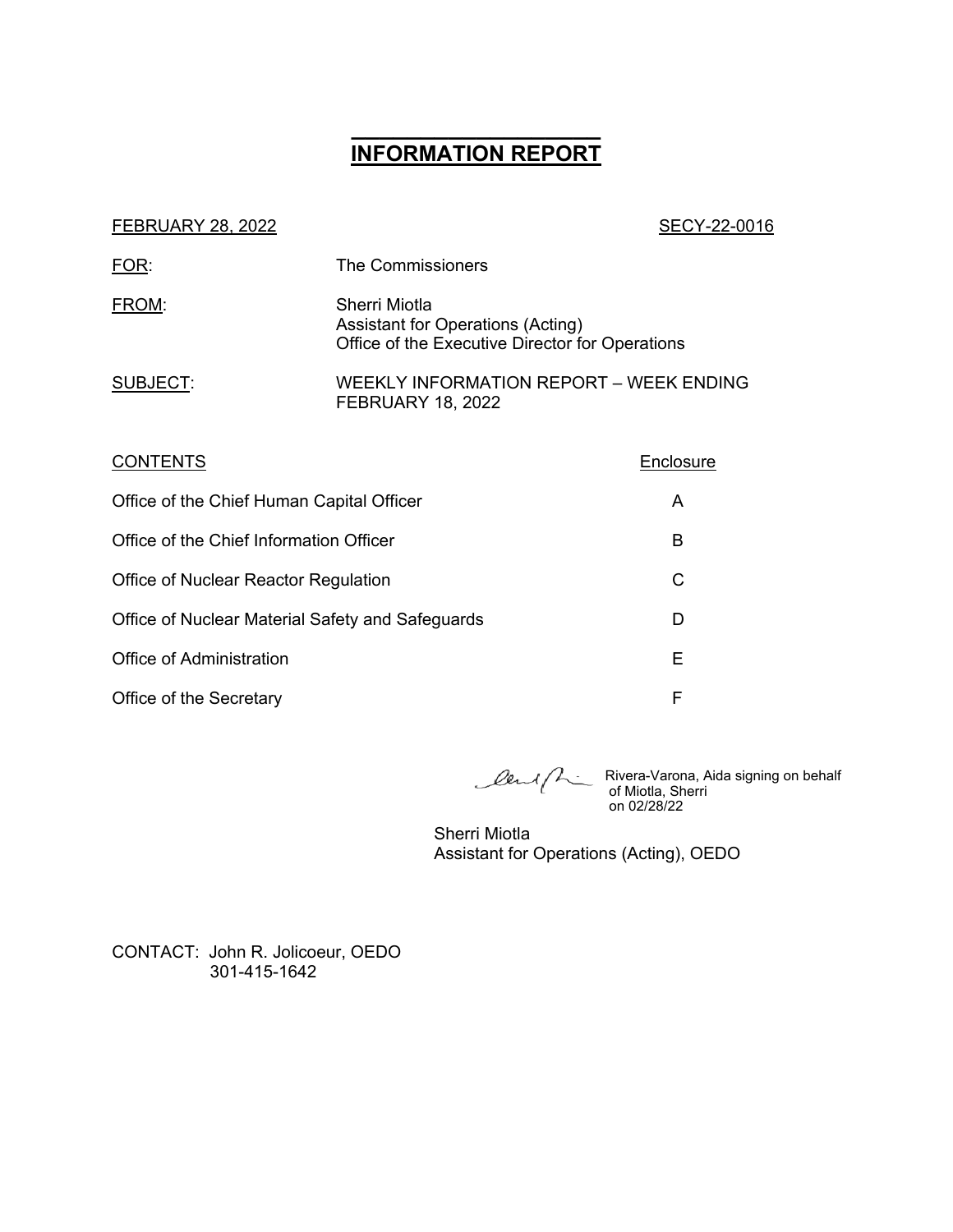# SUBJECT: WEEKLY INFORMATION REPORT – WEEK ENDING FEBRUARY 18, 2022, DATED FEBRUARY 28, 2022

# **DISTRIBUTION**:

EDO R/F AO R/F

| <b>ADAMS Accession No:</b><br>*via e-mail<br>ML22055A246 |                   |           |  |  |
|----------------------------------------------------------|-------------------|-----------|--|--|
| <b>OFFICE</b>                                            | <b>OEDO</b>       | OEDO/AO   |  |  |
| <b>NAME</b>                                              | <b>JJolicoeur</b> | SMiotla   |  |  |
| <b>DATE</b>                                              | 2/24/2022         | 2/28/2022 |  |  |
|                                                          |                   |           |  |  |

 **OFFICIAL RECORD COPY**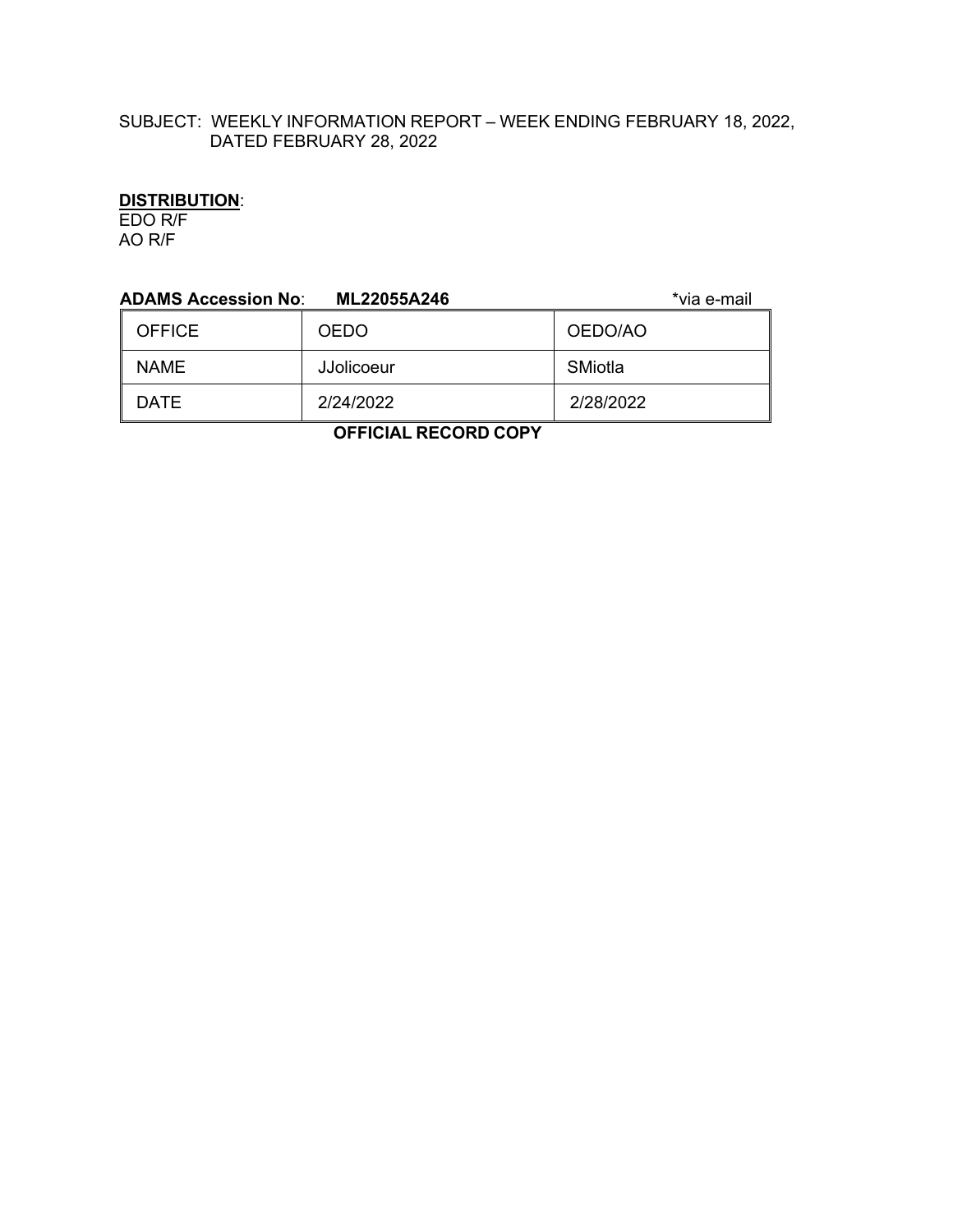# **Office of the Chief Human Capital Officer Items of Interest Week Ending February 18, 2022**

| <b>ARRIVALS</b>    |  |
|--------------------|--|
| <b>RETIREMENTS</b> |  |
| <b>NONE</b>        |  |
| <b>DEPARTURES</b>  |  |
| <b>NONE</b>        |  |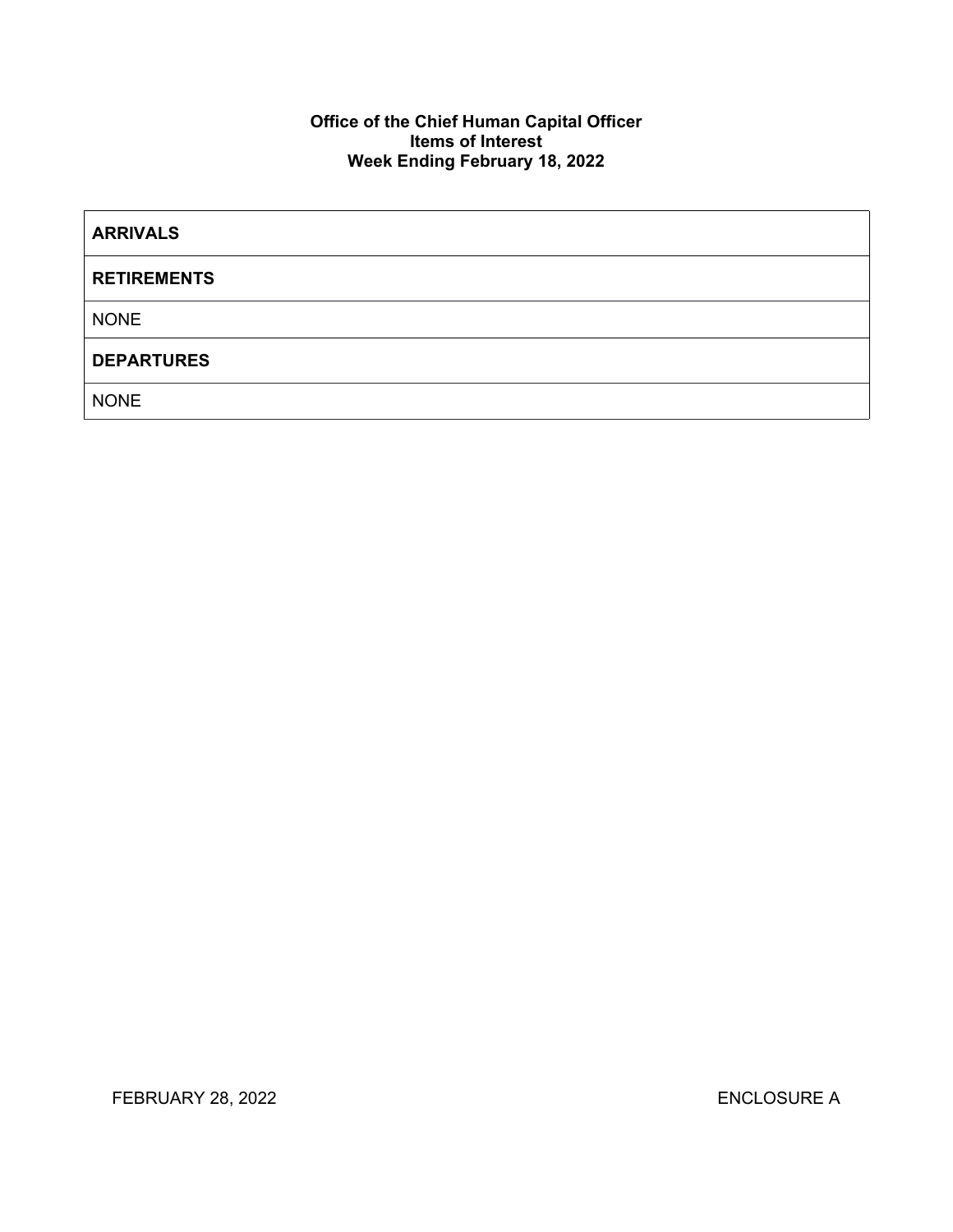# **Office of the Chief Information Officer Items of Interest Week Ending February 18, 2022**

Freedom of Information Act and Privacy Act Requests, Appeals, and Consultations Received During the Period of January 31 – February 4, as submitted by requester

| <b>Tracking</b> | <b>Requester</b>               | Requester's                           | <b>Request Description</b>                                                                                                                                                                                                                                                                                                                                                                                                                                    | <b>Received</b> |
|-----------------|--------------------------------|---------------------------------------|---------------------------------------------------------------------------------------------------------------------------------------------------------------------------------------------------------------------------------------------------------------------------------------------------------------------------------------------------------------------------------------------------------------------------------------------------------------|-----------------|
| <b>Number</b>   | 's Name                        | Organization                          |                                                                                                                                                                                                                                                                                                                                                                                                                                                               | <b>Date</b>     |
| 2022-<br>000080 | Martel<br>Kelly                | Advent<br>Services LLC                | The first page (i.e., Face Page) of the<br>current contract award, and first 15 pages<br>of the Performance Work Statement or<br>Statement of Work for the existing contract<br># NRCHQ8417C0004; who is currently<br>assigned as: PM/TM/POC (govt program<br>manager, technical manager or govt owner<br>of the requirement), COR (Contracting<br>Organization Representative), CO/KO<br>(contract officer), and CS (contract)<br>specialist, if applicable) | 02/15/2022      |
| 2022-<br>000081 | lan Holt                       | <b>Banks</b><br>Environmental<br>Data | Please provide the information found<br>within the WBL [Web-Based Licensing]<br>database for all records in Texas, in excel<br>format                                                                                                                                                                                                                                                                                                                         | 02/15/2022      |
| 2022-<br>000082 | Michael<br>Ravnitzky           |                                       | A copy of OIG-06-A-23, OIG-07-A-04,<br>OIG-08-A-10, OIG-10-A-11, and<br>OIG-20-A-02                                                                                                                                                                                                                                                                                                                                                                           | 02/16/2022      |
| 2022-<br>000083 | Park<br>Overall                |                                       | I am requesting the Escape Plan for the<br>public in Erwin, TN at Nuclear Fuel<br><b>Services</b>                                                                                                                                                                                                                                                                                                                                                             | 02/16/2022      |
| 2022-<br>000084 | <b>Alexsis</b><br><b>Bowen</b> | <b>Triterra US</b>                    | Any records available for the attached<br><b>Material Licensing Tracking Systems.</b>                                                                                                                                                                                                                                                                                                                                                                         | 02/17/2022      |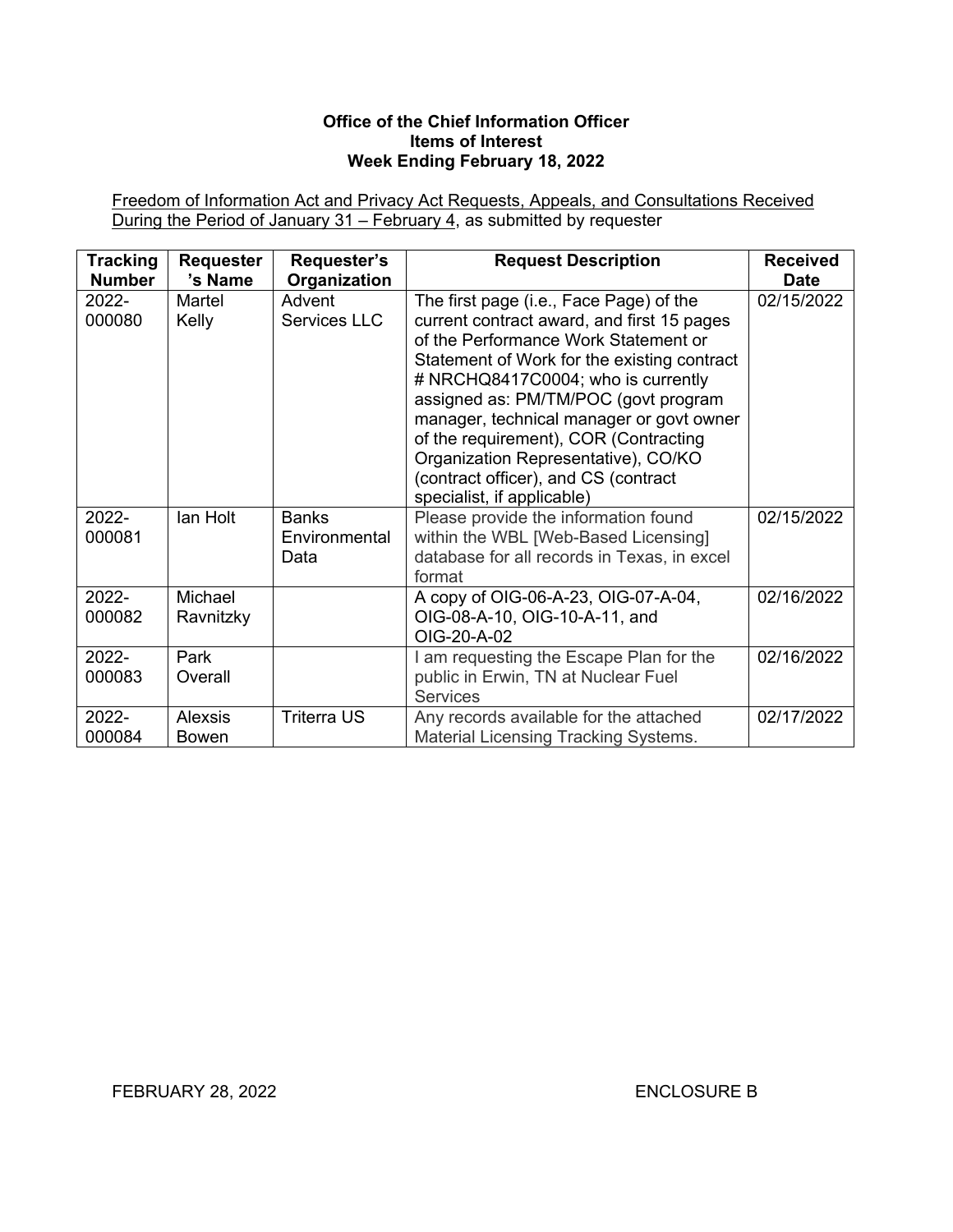# **Office of Nuclear Reactor Regulation (NRR) Items of Interest Week Ending February 18, 2022**

# **U.S. Nuclear Regulatory Commission (NRC) Grants COVID-19 Related Exemption for LaSalle County Station, Units 1 and 2**

On February 15, 2022, the NRC granted an exemption [\(ML22042A076\)](https://adamsxt.nrc.gov/navigator/AdamsXT/content/downloadContent.faces?objectStoreName=MainLibrary&vsId=%7b9C369CA1-9B60-C4D2-96C3-7EE93B200001%7d&ForceBrowserDownloadMgrPrompt=false) to Constellation Energy Generation, LLC for LaSalle County Station, Units 1 and 2, from specific requirements of Title 10 of the *Code of Federal Regulations* (10 CFR) Part 26, "Fitness for Duty Programs," Section 26.205, "Work hours." This exemption is related to COVID-19. The staff reviewed the proposed exemption [\(ML22041A451\)](https://adamsxt.nrc.gov/navigator/AdamsXT/content/downloadContent.faces?objectStoreName=MainLibrary&vsId=%7bC35DBAC8-EA7B-C8E6-87B8-7EE4AA300000%7d&ForceBrowserDownloadMgrPrompt=false) and determined that pursuant to 10 CFR 26.9, the exemption is authorized by law, will not endanger life or property or the common defense and security, and is otherwise in the public interest.

#### **NRC Holds Public Outreach Meeting to Solicit External Stakeholder Feedback on Considering Risk-Informed Alternatives to Current Policy for Addressing Common Cause Failure for Digital Instrumentation and Control Systems**

On February 15, 2022, the NRR staff held an outreach meeting to inform and solicit external stakeholders' feedback on the staff's plan to expand the current digital instrumentation and controls (DI&C) common-cause failure (CCF) policy to allow consideration of risk-informed alternatives. The NRC staff, the Nuclear Energy Institute, and Idaho National Laboratory made presentations in the meeting. Over 100 stakeholders attended the meeting and provided their feedback on the current CCF policy, the risk-informed performance-based alternatives to the policy, and milestones and schedule of a Commission Paper. The stakeholders expressed the need for future public engagement on the staff's initiative. The staff will consider stakeholders' feedback in developing the Commission Paper to expand the current policy to address DI&C CCF.

# **Constellation Energy Submits Analyses in Support of Planned Digital Instrumentation and Controls Modernization at Limerick Generating Station**

On February 14, 2022, Constellation Energy Generation, LLC submitted a defense-in-depth and diversity (D3) analysis [\(ML22046A074\)](https://adamsxt.nrc.gov/navigator/AdamsXT/content/downloadContent.faces?objectStoreName=MainLibrary&vsId=%7bF05514DD-2446-C1D5-86A9-7EFDE8A00000%7d&ForceBrowserDownloadMgrPrompt=false) for the planned digital instrumentation and controls modernization at the Limerick Generating Station. The D3 analysis is intended to support the Limerick license amendment request that the licensee plans to submit to the NRC by the end of August 2022. The staff plans to complete an acceptance review of the D3 analysis in March 2022 to confirm that the request does not contain any readily apparent information insufficiencies.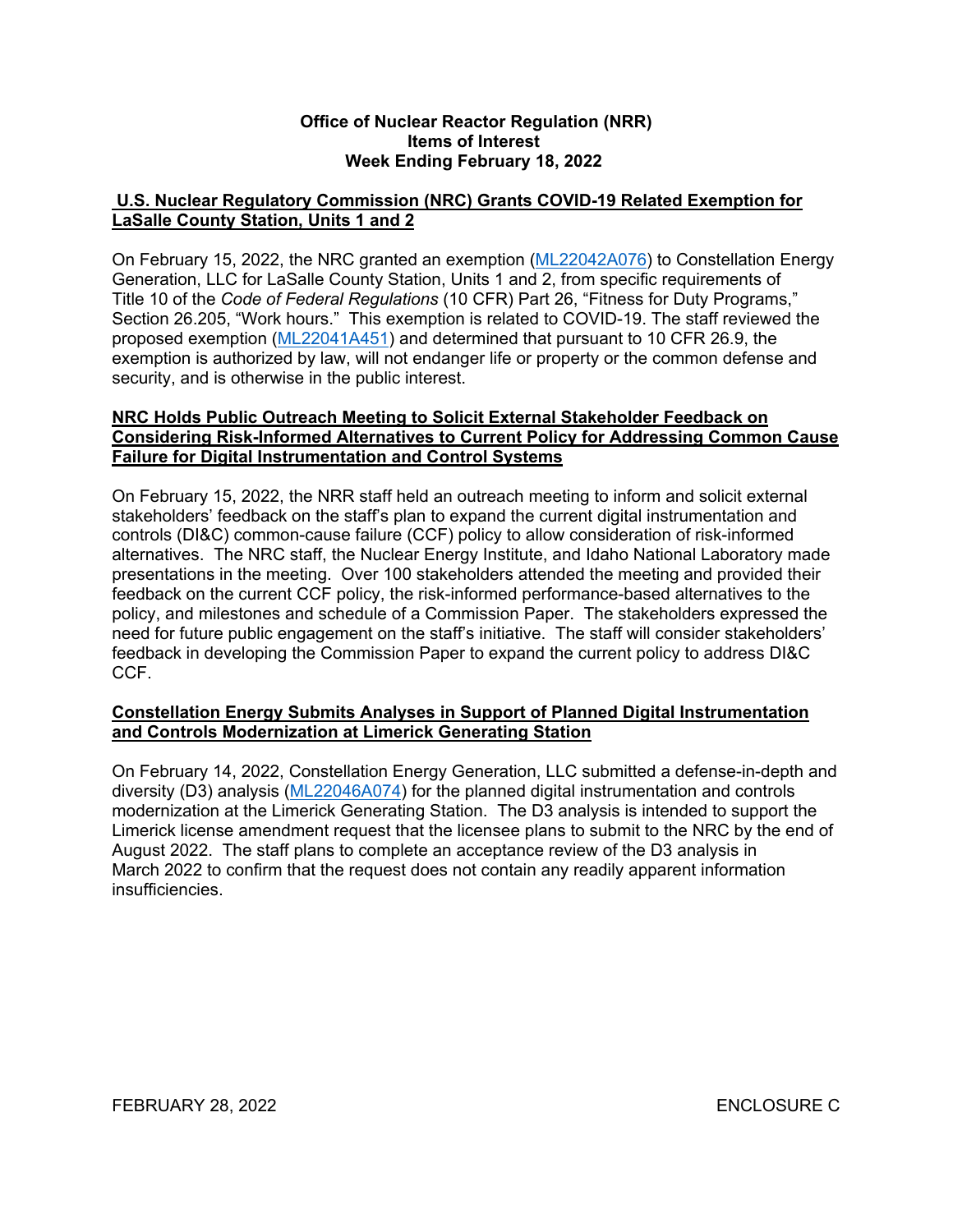# **NRC Provides Schedule and Resource Update for SHINE Medical Isotope Production Facility Operating License Application Review**

On February 17, 2022, NRC staff issued an update ([ML22047A179\)](https://adamsxt.nrc.gov/navigator/AdamsXT/content/downloadContent.faces?objectStoreName=MainLibrary&vsId=%7b70574DFC-0A00-C4DF-86B7-7F03D7200000%7d&ForceBrowserDownloadMgrPrompt=false) on schedule and resource needs in response to the SHINE Technologies, LLC Application for an Operating License Supplement No.15, Submittal of the Phased Startup Operations Application Supplement. Based on its review, the staff determined that it could accommodate the additional scope with a small increase in the total level of effort and plans to complete the operating license application review by October 2022. Additionally, the staff communicated that untimely resolution of information insufficiencies may result in extending the review schedule.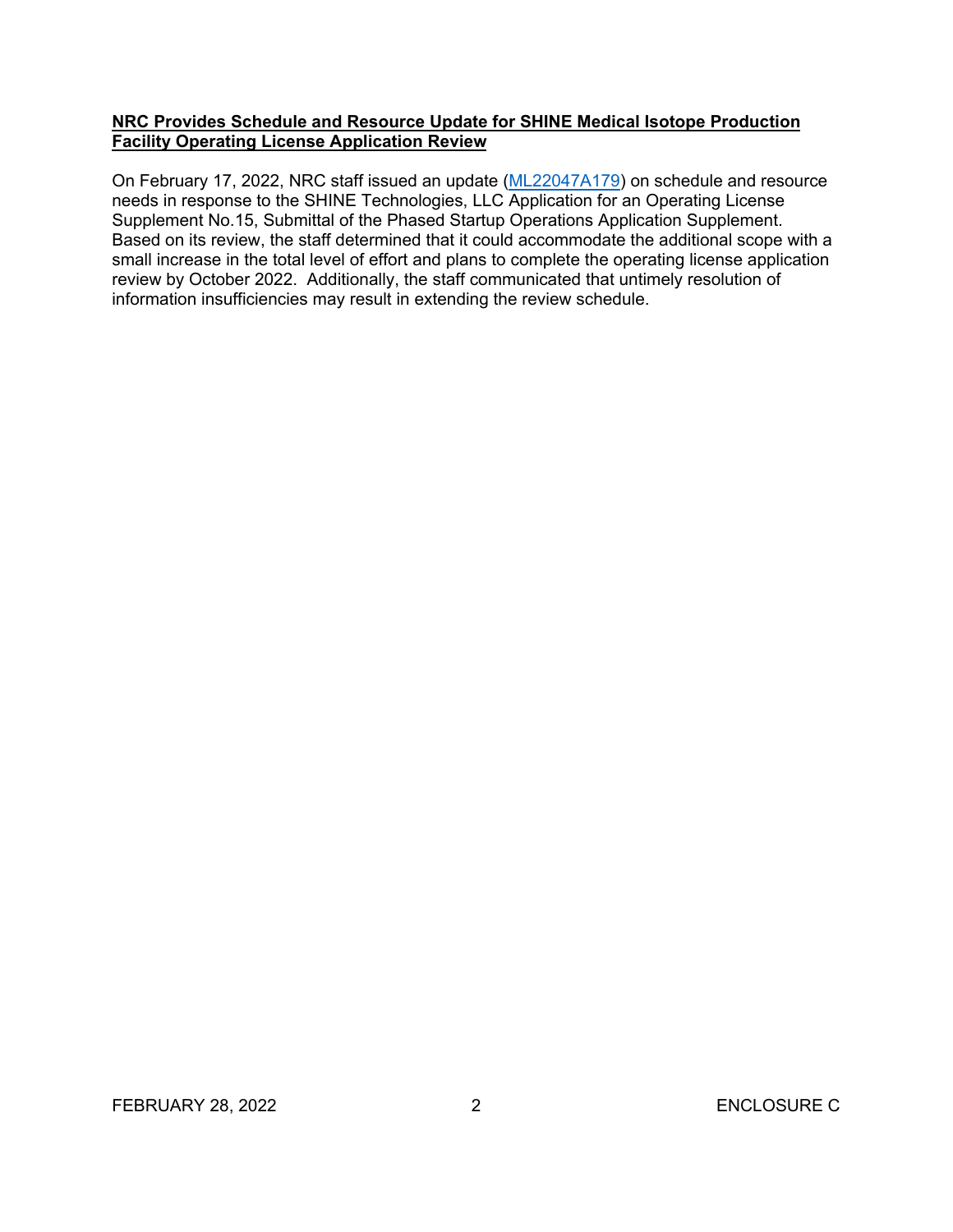# **Office of Nuclear Material Safety and Safeguards Items of Interest Week Ending February 18, 2022**

# **Receipts-Based NRC Size Standards: Final Rule; 10 CFR Parts 2 and 171 [NRC-2014- 0264; RIN 3150-AJ51]**

On February 17, 2022, the NRC published a notice in the *Federal Register* ([87 FR 8943](https://www.federalregister.gov/d/2022-03146)) amending its small business size standards, which are used to qualify an NRC licensee as a "small entity" under the Regulatory Flexibility Act of 1980, as amended. The purpose of these size standards is for reducing annual NRC license fees for small entities. These standards do not apply to the NRC's contracts for goods and services. The NRC is increasing the upper and lower tiers for its receipts-based small entity size standards for small businesses and small notfor-profit organizations. This change allows NRC standards to remain consistent with the inflation adjustments made by the Small Business Administration size standard for nonmanufacturing concerns. In addition, in accordance with the Small Business Runway Extension Act of 2018, the NRC is changing the calculation of annual average receipts for the receipts-based NRC size standard for small businesses that provide a service or small businesses not engaged in manufacturing from a 3-year averaging period to a 5-year averaging period. This final rule is effective on March 21, 2022.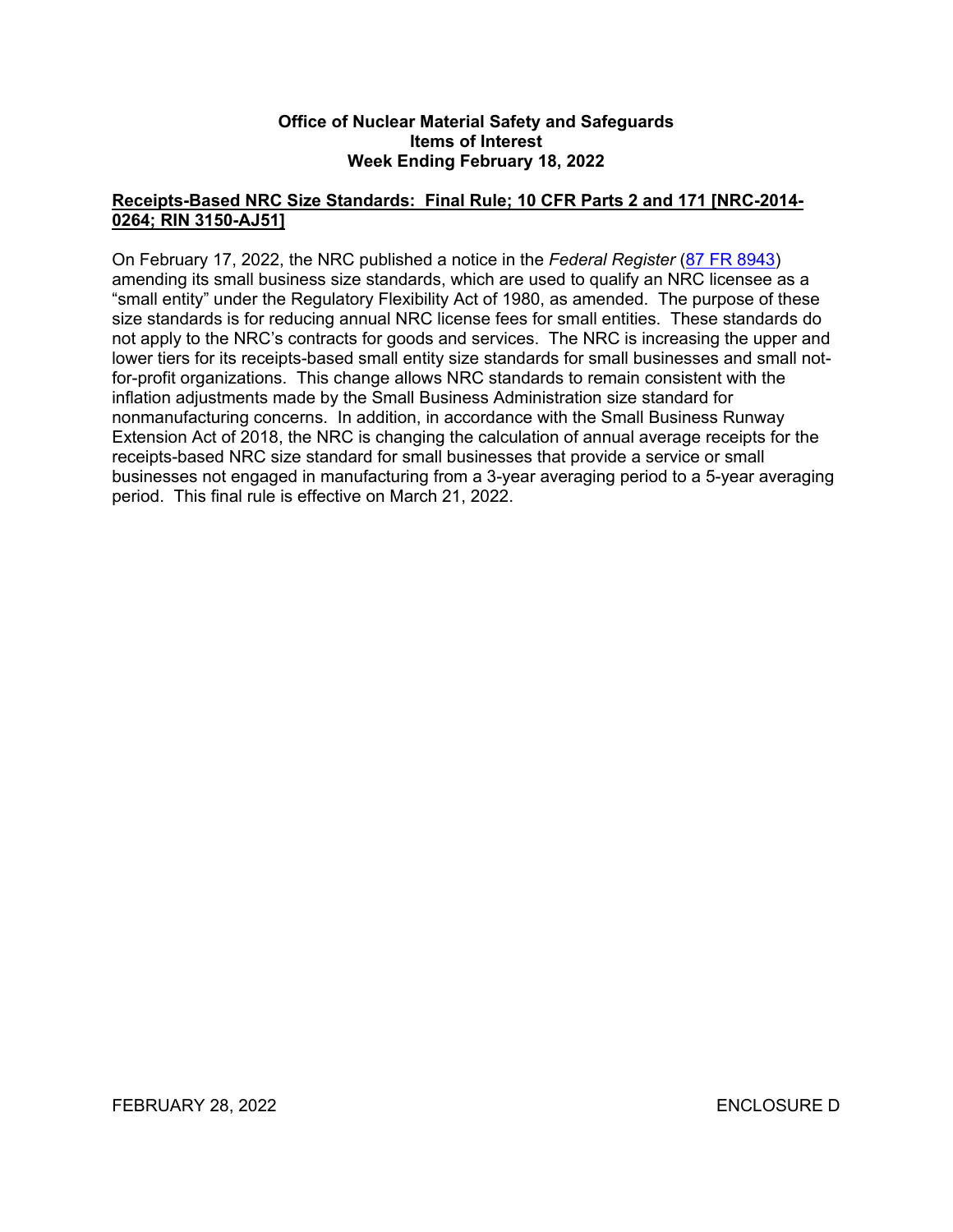#### **Office of Administration Items of Interest Week Ending February 18, 2022**

# **Network Inventory and Optimization Solution (NiOS)**

On February 14, 2022, contract number HHSN316201200183W/31310022F0016 was awarded to Turning Point Global Solutions, LLC in Rockville, MD. The purpose of this contract is to provide the NRC with a customized NiOS application. The period of performance is from February 15, 2022, through February 14, 2023, with four option periods. The total potential value of the contract can be up to \$1,451,750.96.

# **Financial Management Assessments and Support for the Office of the Chief Financial Officer (OCFO)**

On February 16, 2022, contract number 31310022A0001 was awarded to The MIL Corporation in Bowie, MD. The purpose of this contract is to provide financial management assessments and support services in various areas within OCFO. The period of performance is from February 15, 2022 through February 14, 2027 with no option periods. The total potential value of the contract can be up to \$3,900,000.00.